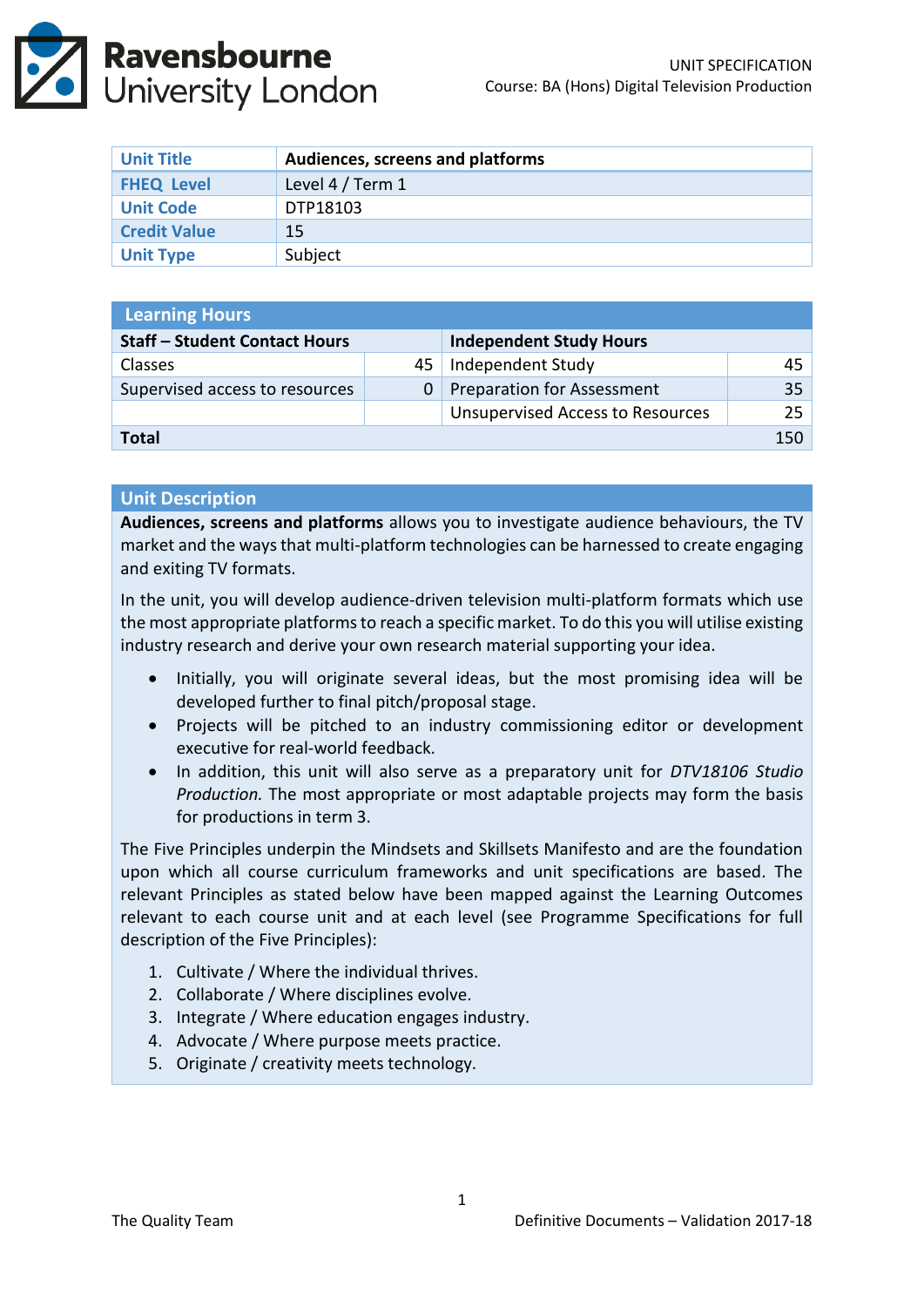# **Unit Indicative Content**

The course will teach though lecture and workshop, the groundwork for audience analysis and research:

- Introduction to audiences, markets and demographics
- Storytelling on single screen versus multiple screens. Differences between linear and non-linear narratives.
- Audience response, user-journey, user experience.
- Programme formats
- Interactive and participatory formats
- Media research methodology

Teaching on the project development process:

- Understanding a commissioning brief
- Methods for idea origination and development.
- Research (for location, talent, resources)
- Writing pitch documents
- Coaching and guidance on professional pitching.
- Producing taster tapes/ sizzle reels that sell your ideas

Workshops:

- Analysing a brief
- Audience research
- Idea generation
- Speed pitching
- Evaluating ideas
- Presentation techniques

## **Unit Aims**

Gain a basic knowledge of markets, audiences and demographics.

Understand the potential of linear, non-linear interactive and participatory programming and how to apply marketing knowledge to multi-platform content.

Develop processes necessary to originate, research and develop ideas for content and do so in individual and group contexts.

Develop methods of writing proposals and pitches and communicating them effectively though verbal, audio-visual or written forms.

## **Unit Learning Outcomes**

**LO1 Research/Inspiration** - Demonstrate your capacity for information gathering techniques using a wide range of sources, providing visual, contextual and industry casestudy research as appropriate.

**LO2 Concept/Ideation -** Generate first concept ideas and using a range of different approaches.

**LO3 Development/Prototyping –** Develop concepts into viable TV formats that show your understanding of the creative potential of multi-platform TV productions.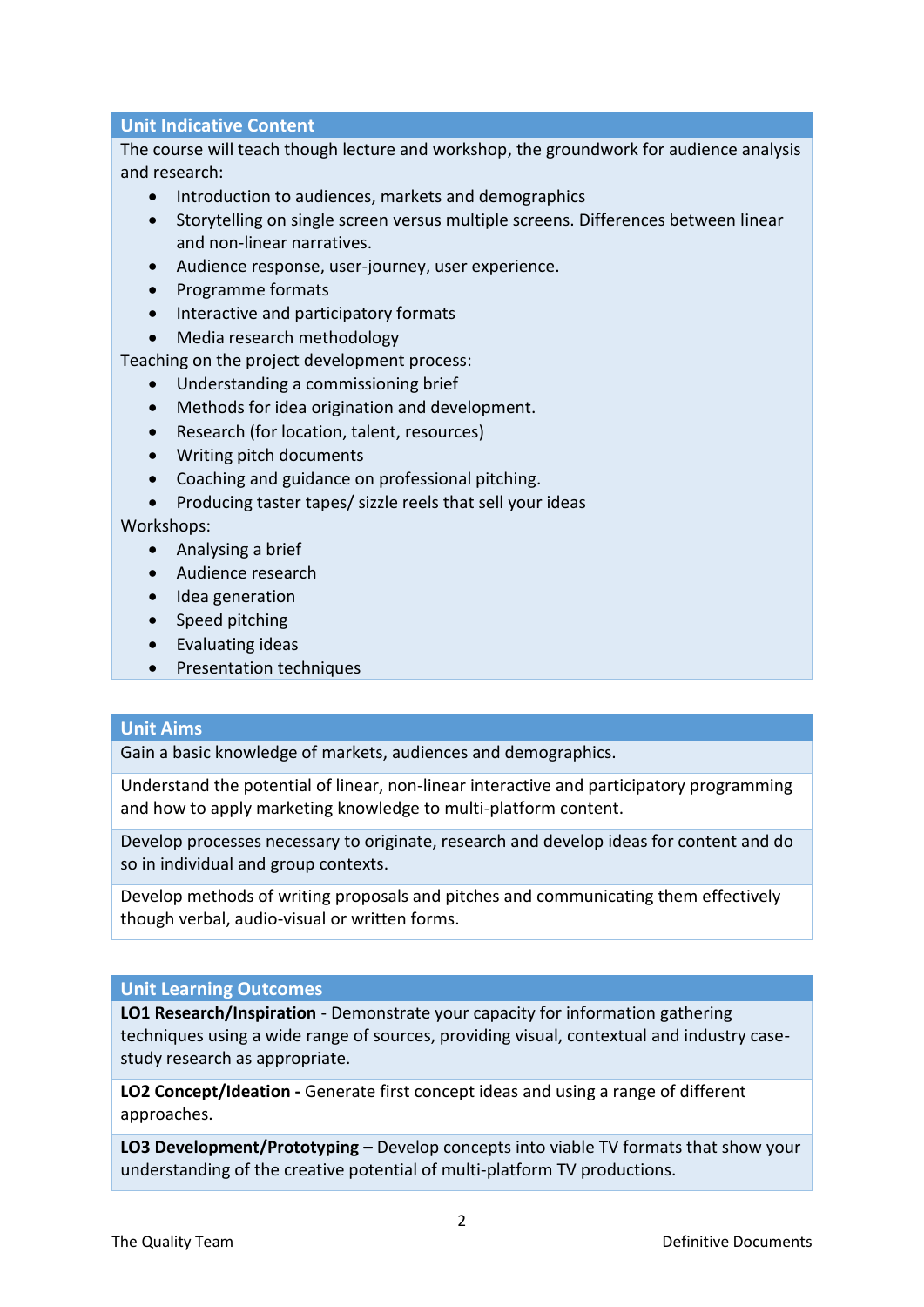**LO5 Presentation /Storytelling for Influence** - Evidence effective communication of your format ideas, whether in visual, oral or written form.

## **Learning and Teaching Methods**

This unit will be delivered using a combination of:

- Briefings
- Lectures
- Project work
- Seminars
- Workshops
- Group work
- Online activity
- Group presentations and critiques
- Self-directed independent study
- Peer learning, group discussion, guest speakers

| <b>Assessment methods and tasks</b>                                |               |  |  |
|--------------------------------------------------------------------|---------------|--|--|
| Brief description of assessment methods                            |               |  |  |
| <b>Assessment tasks</b>                                            | Weighting (%) |  |  |
| Group Proposal and Pitch supported by<br>video-based promo or demo | 70%           |  |  |
| Individual Proposal and Development<br>Research Pack.              | 30%           |  |  |

## **Indicative Assessment Criteria**

- 1. Research packs show a range and variety of research sources (LO1)
- 2. Ideas produced show clear evidence of an understanding of the target markets, audiences and demographics. (LO2)
- 3. Development work shows that you have assessed the suitability of several solutions, showing evidence of critical thinking and understanding of the potential for multi-platform projects (LO3)
- 4. Proposals, pitches and video promos effectively communicate your idea (LO5)
- 5. Well-thought-through, rehearsed and planned pitch. (LO5)

## **Essential Reading list**

- 1. Barker, Alan, (2013), Improve Your Communication Skills (Creating Success) Third Edition, Kogan Page.
- 2. BBC. BBC Academy. How has BBC Three adapted to online [Article/Internet] Available from: http://www.bbc.co.uk/academy/en/articles/art20170526083336386 [Accessed 22/03/18].